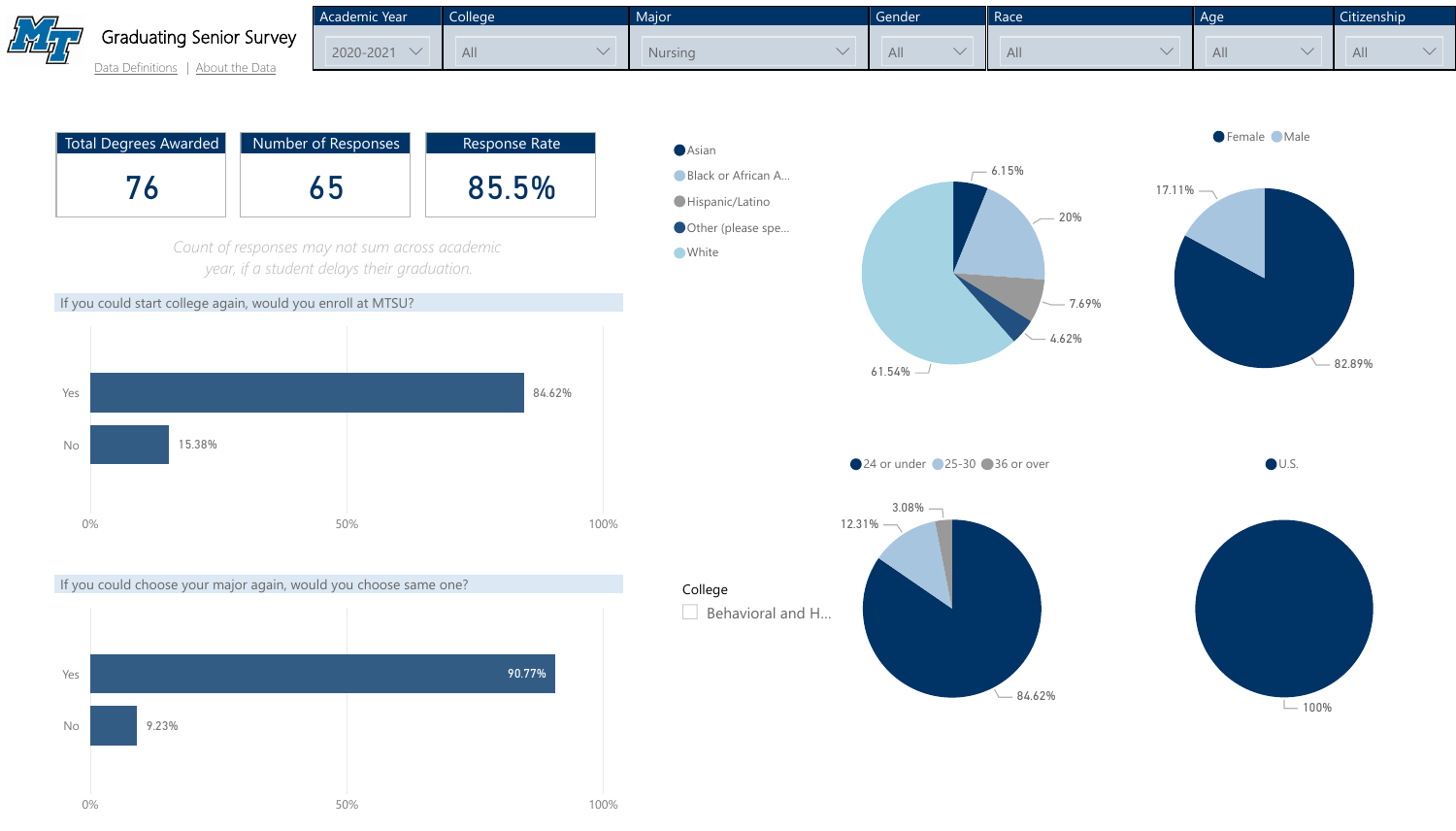

[Data Definitions](http://mtsu.edu/iepr/datadefinitions.php) | [About the Data](http://mtsu.edu/iepr/aboutdata.php)







| 53.85% |  |
|--------|--|

Academic Year  $2020 - 2021$   $\vee$ College All  $\vee$ Major Nursing

|                               | Gender | Race | Age | Citizenship |
|-------------------------------|--------|------|-----|-------------|
| All<br>All<br>All<br>All<br>Y |        |      |     |             |

### # of semesters lived in an MTSU residence hall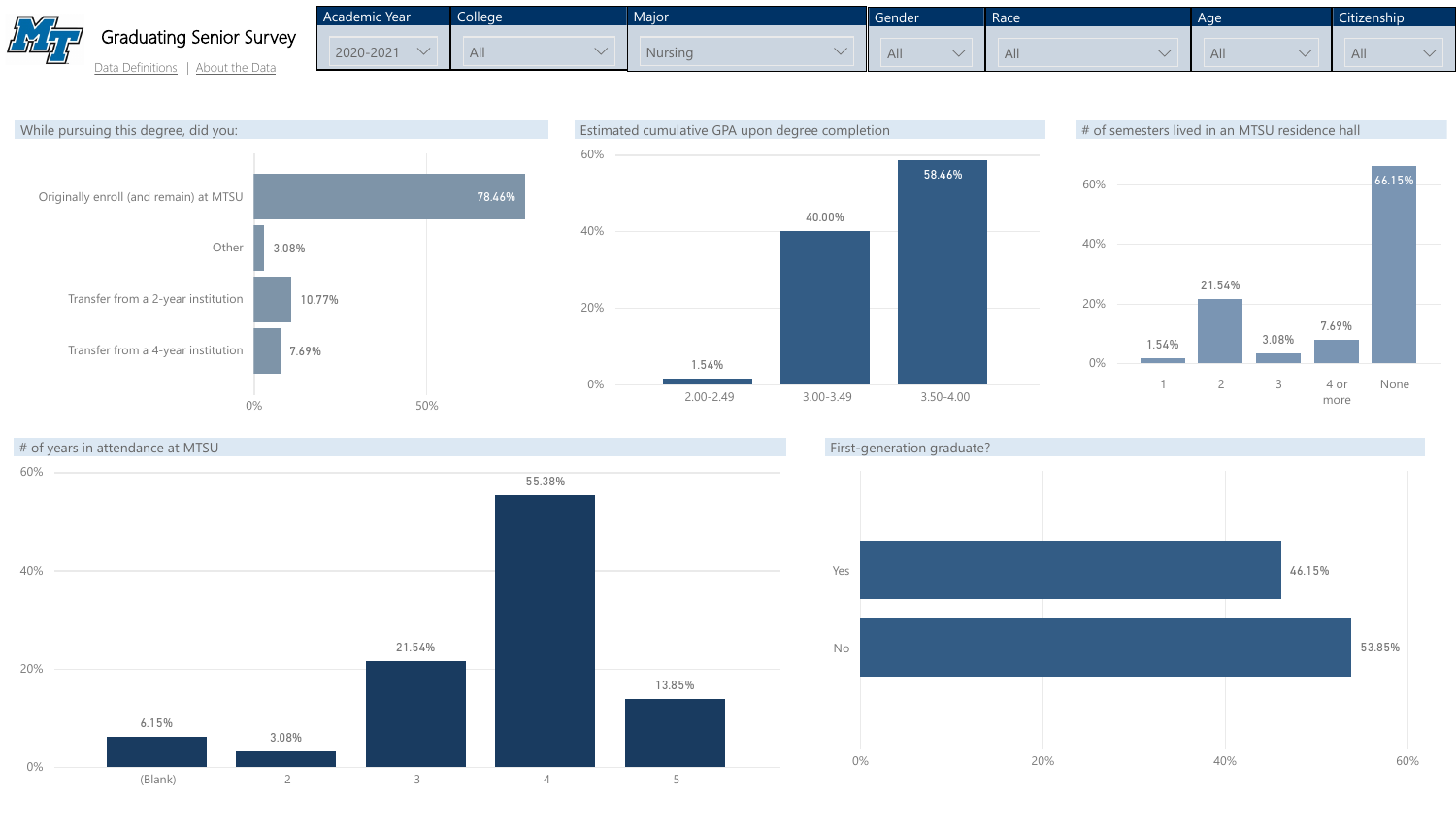

| Average # of hours employed per week                |                                                                            |        |        |                |           |
|-----------------------------------------------------|----------------------------------------------------------------------------|--------|--------|----------------|-----------|
|                                                     |                                                                            |        |        |                |           |
| $1 - 10$                                            | 9.23%                                                                      |        |        |                |           |
| $11 - 20$                                           |                                                                            |        |        | 29.23%         |           |
| $21 - 34$                                           |                                                                            |        | 24.62% |                |           |
| 35 or more                                          |                                                                            | 16.92% |        |                |           |
| None                                                |                                                                            |        | 20.00% |                |           |
| $0\%$                                               | 10%                                                                        | 20%    |        |                | 30%       |
|                                                     |                                                                            |        |        |                |           |
| What are your immediate employment plans?           |                                                                            |        |        | Count          | Percent   |
| I don't know yet.                                   |                                                                            |        |        | 1              | 1.54%     |
| I am still seeking employment.                      |                                                                            |        |        | 48             | 73.85%    |
| I am continuing in my current position.             |                                                                            |        |        |                | 1.54%     |
| I have accepted a job.                              |                                                                            |        |        |                | 15 23.08% |
| Relation of new job to area of study at MTSU.       |                                                                            |        |        | Count          | Percent   |
| Directly related                                    |                                                                            |        |        | 60             | 92.31%    |
| Somewhat related                                    |                                                                            |        |        |                | 1.54%     |
|                                                     | Not applicable (Currently do not have nor will be starting new job.)       |        |        | $\overline{4}$ | 6.15%     |
|                                                     |                                                                            |        |        |                |           |
|                                                     | If continuing your education, what is the highest degree you plan to earn? |        |        | Count          | Percent   |
| Master's degree                                     |                                                                            |        |        | 28             | 43.08%    |
| Specialist degree (e.g., Ed.S.)                     |                                                                            |        |        |                | 1.54%     |
| Professional degree (e.g., medicine, law, theology) |                                                                            |        |        | $\overline{4}$ | 6.15%     |
| Doctoral degree (e.g., Ph.D., Ed.D.)                |                                                                            |        |        | 21             | 32.31%    |
| Not applicable (Not continuing my education.)       |                                                                            |        |        | 11             | 16.92%    |

### If you worked during the academic year while at MTSU, what was your primary reason for working?



**Personal Needs & Desires** 



ifestyle Enhancement



| <b>Academic Year</b> | <b>College</b> | Major   | Gender | Race | Age |  |
|----------------------|----------------|---------|--------|------|-----|--|
| 2020-2021            | <b>All</b>     | Nursing | All    | All  | All |  |

|                | Citizenship |  |  |
|----------------|-------------|--|--|
|                | All         |  |  |
|                |             |  |  |
|                |             |  |  |
|                |             |  |  |
|                | 97%         |  |  |
|                |             |  |  |
|                |             |  |  |
| $\overline{4}$ |             |  |  |
|                |             |  |  |
|                | .91%        |  |  |
|                |             |  |  |
|                |             |  |  |
| $\overline{4}$ |             |  |  |
|                |             |  |  |
|                |             |  |  |
|                | .84%        |  |  |
|                |             |  |  |
| $\overline{4}$ |             |  |  |
|                |             |  |  |
|                | .39%        |  |  |
|                |             |  |  |
|                |             |  |  |
|                |             |  |  |
| $\overline{4}$ |             |  |  |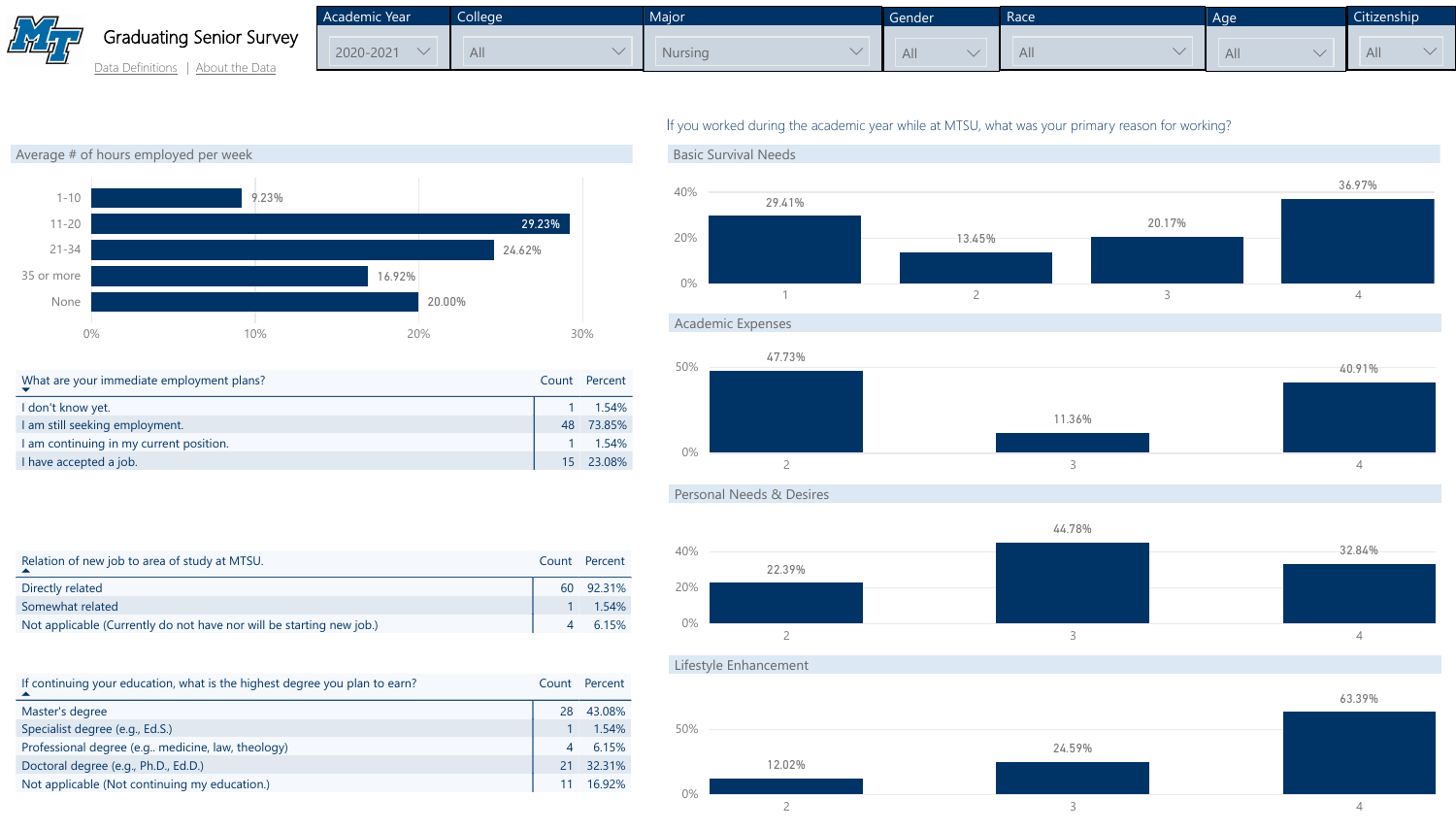Academic Year  $2020 - 2021$   $\vee$ **College** All  $\sim$ **Major** Nursin



To what extent do you think your experience at MTSU contributed to your knowledge, skills and personal development in the areas below?



| <b>Writing skills</b>                  | Count Percent    | Develop tolerance for divergent views | Count Percent | Understanding the natural universe       | Count Percent | Ability to function as part of a team  | Сc           |
|----------------------------------------|------------------|---------------------------------------|---------------|------------------------------------------|---------------|----------------------------------------|--------------|
| <b>VERY MUCH</b>                       | 24 36.92%        | <b>VERY MUCH</b>                      | 24 36.92%     | <b>VERY MUCH</b>                         | 19<br>29.23%  | <b>VERY MUCH</b>                       |              |
| <b>SOMEWHAT</b>                        | 23<br>35.38%     | <b>SOMEWHAT</b>                       | 28<br>43.08%  | <b>SOMEWHAT</b>                          | 16 24.62%     | <b>SOMEWHAT</b>                        |              |
| <b>VERY LITTLE</b>                     | 16 24.62%        | <b>VERY LITTLE</b>                    | 9 13.85%      | <b>VERY LITTLE</b>                       | 18<br>27.69%  | <b>VERY LITTLE</b>                     |              |
| <b>NOT AT ALL</b>                      | 3.08%            | <b>NOT AT ALL</b>                     | 4 6.15%       | <b>NOT AT ALL</b>                        | 12 18.46%     |                                        |              |
| <b>Speaking skills</b>                 | Percent<br>Count | Understanding diverse cultures        | Count Percent | Understanding issues facing the world    | Count Percent | Ability to plan/work independently     | C            |
| <b>VERY MUCH</b>                       | 46.15%<br>30     | <b>VERY MUCH</b>                      | 52.31%<br>34  | <b>VERY MUCH</b>                         | 23 35.38%     | <b>VERY MUCH</b>                       |              |
| <b>SOMEWHAT</b>                        | 32.31%<br>21     | <b>SOMEWHAT</b>                       | 20<br>30.77%  | <b>SOMEWHAT</b>                          | 24 36.92%     | <b>SOMEWHAT</b>                        |              |
| <b>VERY LITTLE</b>                     | 12 18.46%        | <b>VERY LITTLE</b>                    | 7 10.77%      | <b>VERY LITTLE</b>                       | 13 20.00%     | <b>VERY LITTLE</b>                     |              |
| <b>NOT AT ALL</b>                      | 2 3.08%          | NOT AT ALL                            | 4 6.15%       | <b>NOT AT ALL</b>                        | 5 7.69%       |                                        |              |
| Using mathematical concepts            | Count Percent    | Recognize/act upon ethical principles | Count Percent | Understand present related to history    | Count Percent | Valuing learning as a lifelong process | $\mathsf{C}$ |
| <b>VERY MUCH</b>                       | 20 30.77%        | <b>VERY MUCH</b>                      | 46.15%<br>30  | <b>VERY MUCH</b>                         | 27.69%<br>18  | <b>VERY MUCH</b>                       |              |
| <b>SOMEWHAT</b>                        | 27 41.54%        | <b>SOMEWHAT</b>                       | 35.38%<br>23  | <b>SOMEWHAT</b>                          | 26 40.00%     | <b>SOMEWHAT</b>                        |              |
| <b>VERY LITTLE</b>                     | 14 21.54%        | <b>VERY LITTLE</b>                    | 15.38%<br>10  | <b>VERY LITTLE</b>                       | 24.62%<br>16  | <b>VERY LITTLE</b>                     |              |
| <b>NOT AT ALL</b>                      | 6.15%            | <b>NOT AT ALL</b>                     | 2 3.08%       | <b>NOT AT ALL</b>                        | 5 7.69%       |                                        |              |
| Applying scientific methods of inquiry | Count Percent    | Exercising public responsibility      | Count Percent | Understand influence of science/tech     | Count Percent | Commitment to personal health/fitness  | <b>CC</b>    |
| <b>VERY MUCH</b>                       | 37 56.92%        | <b>VERY MUCH</b>                      | 30 46.15%     | <b>VERY MUCH</b>                         | 29 44.62%     | <b>VERY MUCH</b>                       |              |
| <b>SOMEWHAT</b>                        | 22 33.85%        | <b>SOMEWHAT</b>                       | 27 41.54%     | <b>SOMEWHAT</b>                          | 28 43.08%     | <b>SOMEWHAT</b>                        |              |
| <b>VERY LITTLE</b>                     | 5 7.69%          | <b>VERY LITTLE</b>                    | 10.77%        | <b>VERY LITTLE</b>                       | 8 12.31%      | <b>VERY LITTLE</b>                     |              |
| <b>NOT AT ALL</b>                      | $1.54\%$         | <b>NOT AT ALL</b>                     | $1.54\%$      |                                          |               | NOT AT ALL                             |              |
| Enhancing analytical skills            | Count Percent    | Appreciating racial & sexual equality | Count Percent | Ability to critically analyze ideas/info | Count Percent |                                        |              |
| <b>VERY MUCH</b>                       | 44 67.69%        | <b>VERY MUCH</b>                      | 28 43.08%     | <b>VERY MUCH</b>                         | 46 70.77%     |                                        |              |
| <b>SOMEWHAT</b>                        | 19 29.23%        | <b>SOMEWHAT</b>                       | 25 38.46%     | <b>SOMEWHAT</b>                          | 17 26.15%     |                                        |              |
| <b>VERY LITTLE</b>                     | 2 3.08%          | <b>VERY LITTLE</b>                    | 8 12.31%      | <b>VERY LITTLE</b>                       | 2 3.08%       |                                        |              |
|                                        |                  | <b>NOT AT ALL</b>                     | 6.15%         |                                          |               |                                        |              |
| Developing computer skills             | Count Percent    | Advancing appreciation of the arts    | Count Percent | Ability to lead or guide others          | Count Percent |                                        |              |
| <b>VERY MUCH</b>                       | 23.08%<br>15     | <b>VERY MUCH</b>                      | 16 24.62%     | <b>VERY MUCH</b>                         | 35 53.85%     |                                        |              |
| <b>SOMEWHAT</b>                        | 35.38%<br>23     | <b>SOMEWHAT</b>                       | 29.23%<br>19  | <b>SOMEWHAT</b>                          | 23 35.38%     |                                        |              |
| <b>VERY LITTLE</b>                     | 24<br>36.92%     | <b>VERY LITTLE</b>                    | 33.85%<br>22  | <b>VERY LITTLE</b>                       | 10.77%        |                                        |              |
| <b>NOT AT ALL</b>                      | 4.62%            | NOT AT ALL                            | 12.31%<br>8   |                                          |               |                                        |              |







|                                | Gender | Race | Age | Citi:                   |
|--------------------------------|--------|------|-----|-------------------------|
| ng<br>$\overline{\phantom{0}}$ | All    | All  | AII | $\overline{\mathsf{A}}$ |

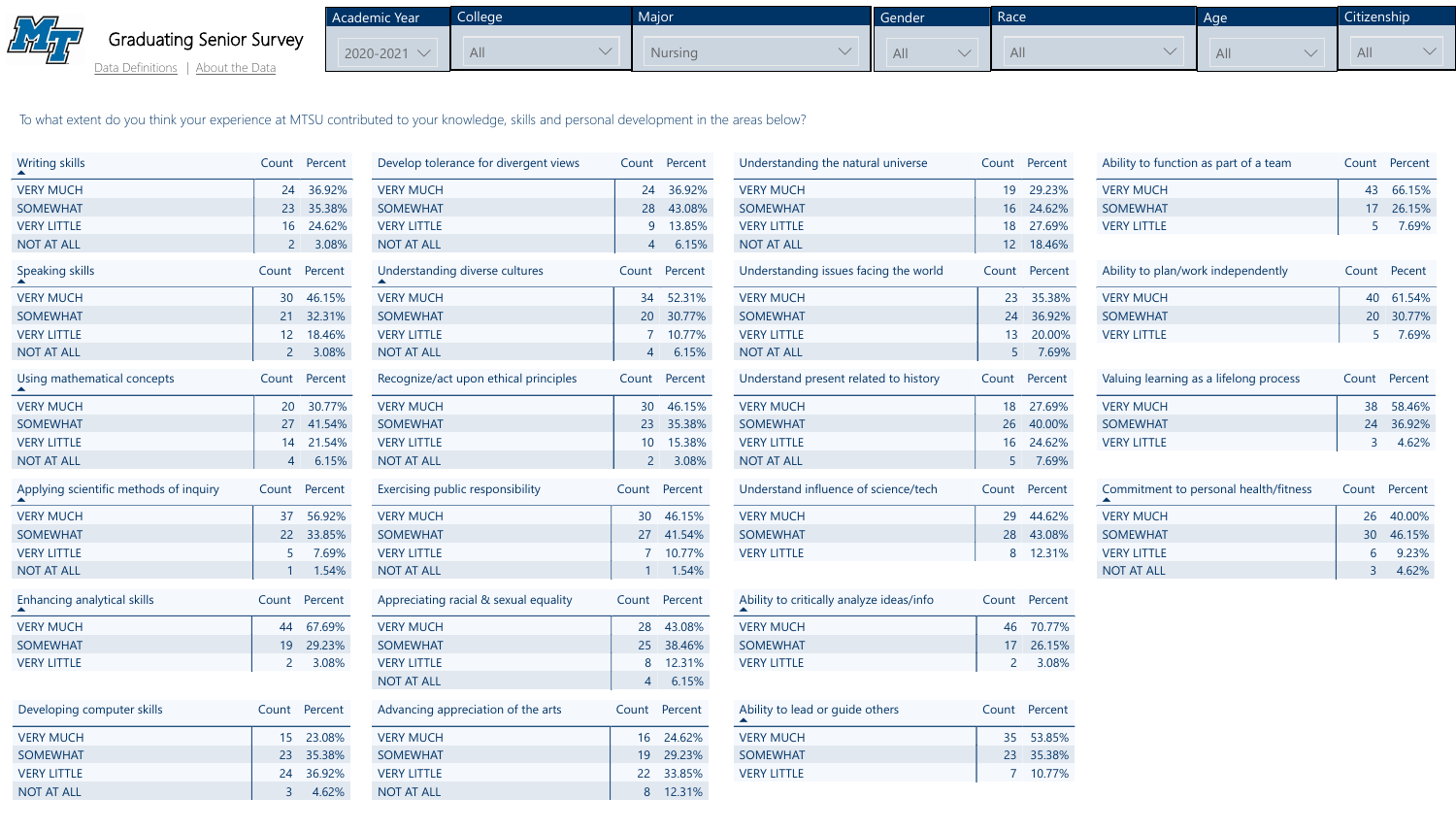

To what extent do you agree with the following statements regarding the Walker Library:

| My major courses required me to use the Walker Library |    | Count Percent    |
|--------------------------------------------------------|----|------------------|
| <b>VERY MUCH</b>                                       |    | 27 41.54%        |
| <b>SOMEWHAT</b>                                        | 26 | 40.00%           |
| <b>VERY LITTLE</b>                                     | 11 | 16.92%           |
| <b>NOT AT ALL</b>                                      |    | $1 \quad 1.54\%$ |
|                                                        |    |                  |

| I received knowledgeable, helpful assistance | Count Percent |
|----------------------------------------------|---------------|
| <b>VERY MUCH</b>                             | 33 50.77%     |
| <b>SOMEWHAT</b>                              | 21 32.31%     |
| <b>VERY LITTLE</b>                           | 7 10.77%      |
| <b>NOT AT ALL</b>                            | 6.15%         |

| I could usually find what I was looking for in Library | Count Percent |
|--------------------------------------------------------|---------------|
| <b>VERY MUCH</b>                                       | 38 58.46%     |
| <b>SOMEWHAT</b>                                        | 18 27.69%     |
| <b>VERY LITTLE</b>                                     | 7 10.77%      |
| <b>NOT AT ALL</b>                                      | 3.08%         |

Academic Year 2020-2021  $\vee$ **College** All  $\vee$ Major **Nursing** 

[Data Definitions](http://mtsu.edu/iepr/datadefinitions.php) | [About the Data](http://mtsu.edu/iepr/aboutdata.php)

| I received the Library training that I needed |   | Count Percent |
|-----------------------------------------------|---|---------------|
| <b>VERY MUCH</b>                              |   | 36 55.38%     |
| <b>SOMEWHAT</b>                               |   | 16 24.62%     |
| <b>VERY LITTLE</b>                            |   | 7 10.77%      |
| <b>NOT AT ALL</b>                             | 6 | 923%          |

| The library was important to my success at MTSU |    | Count Percent |
|-------------------------------------------------|----|---------------|
| <b>VERY MUCH</b>                                |    | 32 49.23%     |
| <b>SOMEWHAT</b>                                 |    | 18 27.69%     |
| <b>VERY LITTLE</b>                              |    | 12 18.46%     |
| <b>NOT AT ALL</b>                               | R. | 462%          |



### The library was important to my success at MTSU



|                                | Gender | Race | Age | Citi:          |
|--------------------------------|--------|------|-----|----------------|
| ng<br>$\overline{\phantom{a}}$ | All    | All  | All | $\overline{A}$ |

| Citizenship |  |  |
|-------------|--|--|
| All         |  |  |
|             |  |  |
|             |  |  |
|             |  |  |
|             |  |  |
|             |  |  |
|             |  |  |
|             |  |  |
|             |  |  |
|             |  |  |
|             |  |  |
|             |  |  |
|             |  |  |
|             |  |  |
|             |  |  |
|             |  |  |
|             |  |  |
|             |  |  |
|             |  |  |
|             |  |  |
|             |  |  |
|             |  |  |
|             |  |  |
|             |  |  |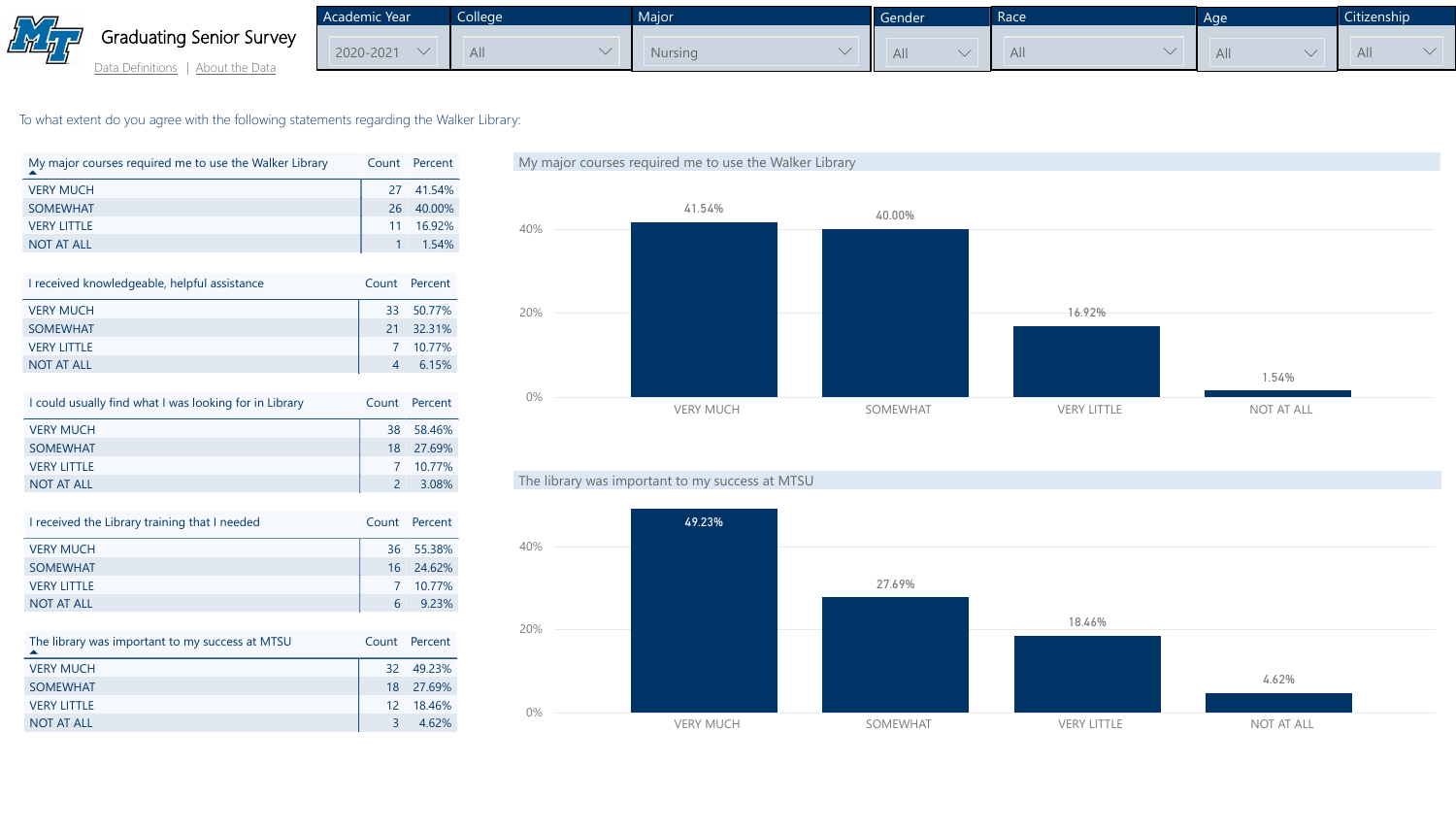

Indicate your level of satisfaction with each of the following services:

| <b>June Anderson Center</b> |  |
|-----------------------------|--|
| <b>VERY SATISFIED</b>       |  |
| <b>SATISFIED</b>            |  |
| <b>DISSATISFIED</b>         |  |
| <b>DID NOT USE</b>          |  |





| <b>VERY SATISFIED</b> | 8 12.31%         |
|-----------------------|------------------|
| <b>SATISFIED</b>      | 14 21.54%        |
| <b>DISSATISFIED</b>   | $1 \quad 1.54\%$ |
| DID NOT USE           | 42 64.62%        |

| <b>Admissions publications</b>        | Count Percent             | <b>Student activities</b>       | Count Percent           | <b>Financial Aid services</b>    | Count Percent    | Library services                    | Count         | Percent   | <b>Campus security</b>                       | C              |
|---------------------------------------|---------------------------|---------------------------------|-------------------------|----------------------------------|------------------|-------------------------------------|---------------|-----------|----------------------------------------------|----------------|
| <b>VERY SATISFIED</b>                 | 35.38%<br>23              | <b>VERY SATISFIED</b>           | 26.15%<br>17            | <b>VERY SATISFIED</b>            | 30.77%<br>20     | <b>VERY SATISFIED</b>               |               | 27 41.54% | <b>VERY SATISFIED</b>                        |                |
| <b>SATISFIED</b>                      | 53.85%<br>35              | <b>SATISFIED</b>                | 36.92%<br>24            | <b>SATISFIED</b>                 | 36 55.38%        | <b>SATISFIED</b>                    |               | 32 49.23% | <b>SATISFIED</b>                             |                |
| <b>DISSATISFIED</b>                   | 3.08%                     | <b>DISSATISFIED</b>             | 4.62%                   | <b>DISSATISFIED</b>              | 4.62%            | <b>DISSATISFIED</b>                 |               | 7.69%     | <b>DISSATISFIED</b>                          |                |
| <b>VERY DISSATISFIED</b>              | 1.54%                     | <b>VERY DISSATISFIED</b>        | 1.54%                   | <b>VERY DISSATISFIED</b>         | 2 3.08%          | <b>DID NOT USE</b>                  |               | 1.54%     | <b>VERY DISSATISFIED</b>                     |                |
| <b>DID NOT USE</b>                    | 6.15%                     | <b>DID NOT USE</b>              | 30.77%<br>20            | <b>DID NOT USE</b>               | 6.15%            |                                     |               |           | <b>DID NOT USE</b>                           |                |
|                                       |                           |                                 |                         |                                  |                  |                                     |               |           |                                              |                |
| <b>Registration process</b>           | Count Percent             | Residence halls                 | Count Percent           | <b>Career Development Center</b> | Count<br>Percent | <b>Computer Lab/Center services</b> | Count Percent |           | <b>Counseling &amp; Testing Services Co.</b> |                |
| <b>VERY SATISFIED</b>                 | 40.00%<br>26              | <b>VERY SATISFIED</b>           | 6.15%                   | <b>VERY SATISFIED</b>            | 9 13.85%         | <b>VERY SATISFIED</b>               | 29            | 44.62%    | <b>VERY SATISFIED</b>                        |                |
| <b>SATISFIED</b>                      | 58.46%<br>38              | <b>SATISFIED</b>                | 23.08%<br>15            | <b>SATISFIED</b>                 | 11 16.92%        | <b>SATISFIED</b>                    | 31            | 47.69%    | <b>SATISFIED</b>                             |                |
| <b>DISSATISFIED</b>                   | 1.54%                     | <b>DISSATISFIED</b>             | 4.62%                   | <b>DISSATISFIED</b>              | 3.08%            | <b>DISSATISFIED</b>                 |               | $1.54\%$  | <b>DISSATISFIED</b>                          |                |
|                                       |                           | <b>VERY DISSATISFIED</b>        | 6.15%<br>$\overline{4}$ | <b>VERY DISSATISFIED</b>         | 1.54%            | <b>DID NOT USE</b>                  |               | 6.15%     | <b>DID NOT USE</b>                           |                |
|                                       |                           | <b>DID NOT USE</b>              | 39<br>60.00%            | <b>DID NOT USE</b>               | 64.62%<br>42     |                                     |               |           |                                              |                |
| <b>Business office/cashier</b>        | Percent<br>Count          | <b>Campus Recreation Center</b> | Count Percent           | Food services on campus          | Count Percent    | Bookstore services/products         | Count Percent |           | <b>Disabled Student Services</b>             | C <sub>C</sub> |
| <b>VERY SATISFIED</b>                 | 35.38%<br>23              | <b>VERY SATISFIED</b>           | 44.62%<br>29            | <b>VERY SATISFIED</b>            | 14 21.54%        | <b>VERY SATISFIED</b>               | 23            | 35.38%    | <b>VERY SATISFIED</b>                        |                |
| <b>SATISFIED</b>                      | 41.54%                    | <b>SATISFIED</b>                | 30.77%<br>20            | <b>SATISFIED</b>                 | 61.54%<br>40     | <b>SATISFIED</b>                    | 35            | 53.85%    | <b>SATISFIED</b>                             |                |
| <b>DISSATISFIED</b>                   | 4.62%                     | <b>DISSATISFIED</b>             | $1.54\%$                | <b>DISSATISFIED</b>              | 4 6.15%          | <b>DISSATISFIED</b>                 |               | 4 6.15%   | <b>DISSATISFIED</b>                          |                |
| DID NOT USE                           | 18.46%<br>12 <sup>°</sup> | <b>DID NOT USE</b>              | 15 23.08%               | <b>VERY DISSATISFIED</b>         | 4.62%<br>3       | DID NOT USE                         |               | 4.62%     | <b>DID NOT USE</b>                           |                |
|                                       |                           |                                 |                         | <b>DID NOT USE</b>               | 6.15%<br>4       |                                     |               |           |                                              |                |
|                                       |                           |                                 |                         |                                  |                  |                                     |               |           |                                              |                |
| <b>Multicultural Affairs services</b> | Count Percent             | Opportunity to join clubs/orgs  | Count Percent           | <b>Student Health services</b>   | Count Percent    | Campus parking                      | Count Percent |           | <b>International Programs</b>                | C <sub>C</sub> |
| <b>VERY SATISFIED</b>                 | 8 12.31%                  | <b>VERY SATISFIED</b>           | 29.23%<br>19            | <b>VERY SATISFIED</b>            | 28 43.08%        | <b>VERY SATISFIED</b>               |               | 8 12.31%  | <b>VERY SATISFIED</b>                        |                |

| Opportunity to join clubs/orgs  Count  Percent |           | <b>Student Health</b> |
|------------------------------------------------|-----------|-----------------------|
| <b>VERY SATISFIED</b>                          | 19 29.23% | <b>VERY SATISFIEI</b> |
| <b>SATISFIED</b>                               | 20 30.77% | <b>SATISFIED</b>      |
| <b>DID NOT USE</b>                             | 26 40.00% | <b>DISSATISFIED</b>   |
|                                                |           | <b>DID NOT USE</b>    |

| ervices |    | Count Percent |
|---------|----|---------------|
|         |    | 28 43.08%     |
|         | 25 | 38.46%        |
|         |    | 1 1.54%       |
|         |    | 11 16.92%     |
|         |    |               |



| <b>International Programs</b> |  |
|-------------------------------|--|
| <b>VERY SATISFIED</b>         |  |
| <b>SATISFIED</b>              |  |
| <b>DID NOT USE</b>            |  |
|                               |  |

| Campus parking           |    | Count Percent | Int             |
|--------------------------|----|---------------|-----------------|
| <b>VERY SATISFIED</b>    |    | 8 12.31%      | VEI             |
| <b>SATISFIED</b>         |    | 19 29.23%     | SA <sub>1</sub> |
| <b>DISSATISFIED</b>      |    | 26 40.00%     | <b>DID</b>      |
| <b>VERY DISSATISFIED</b> | 10 | 15.38%        |                 |
| <b>DID NOT USE</b>       |    | 3.08%         |                 |





 $\vert$ 

18 27.69%

| <b>Academic Year</b> | College | Major   | Gender | Race | Age | Citizenship |
|----------------------|---------|---------|--------|------|-----|-------------|
| 2020-2021            | All     | Nursing | All    | All  | All | All         |

[Data Definitions](http://mtsu.edu/iepr/datadefinitions.php) | [About the Data](http://mtsu.edu/iepr/aboutdata.php)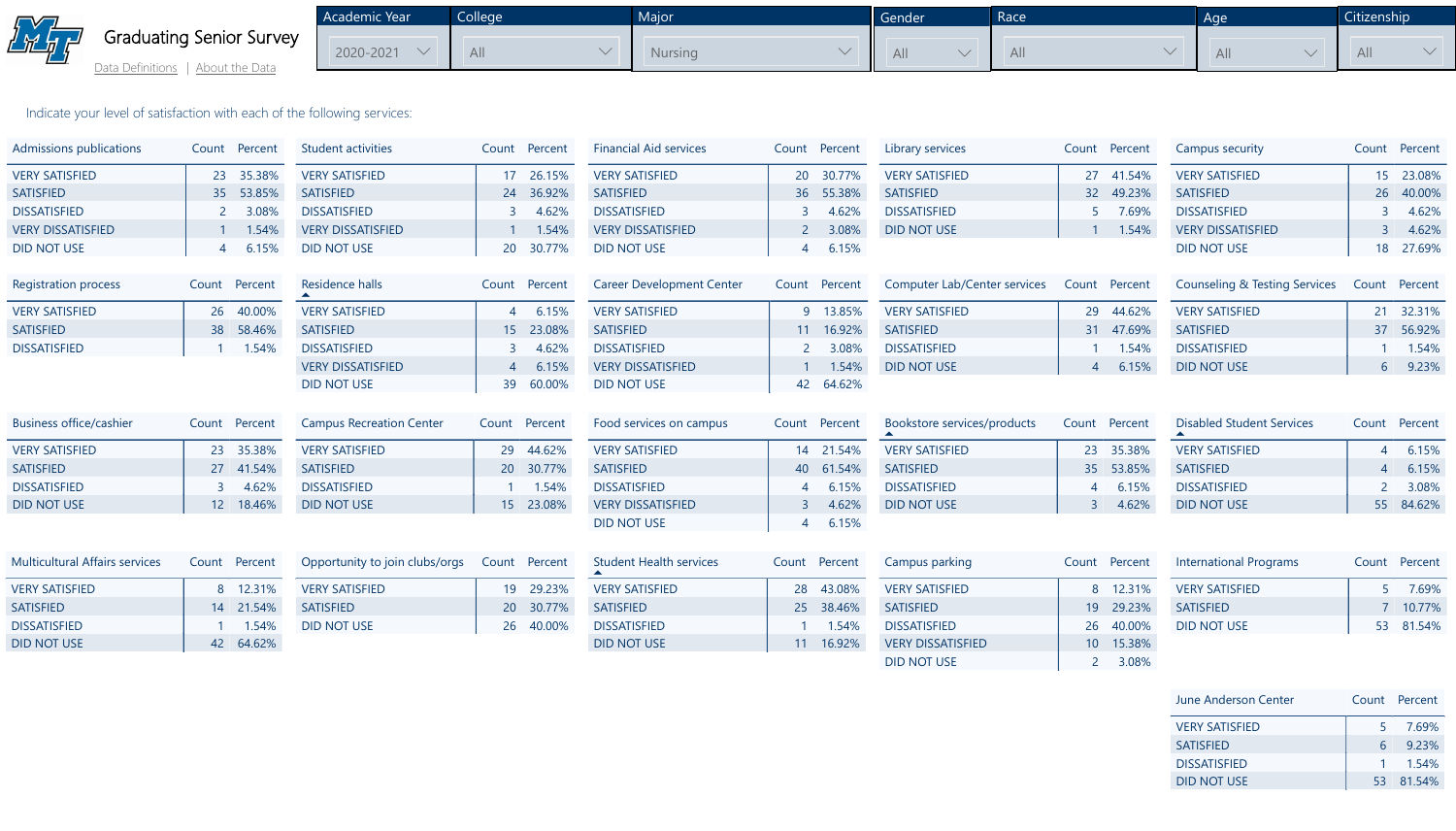

[Data Definitions](http://mtsu.edu/iepr/datadefinitions.php) | [About the Data](http://mtsu.edu/iepr/aboutdata.php)

Academic Year  $2020 - 2021$   $\vee$ College All  $\vee$ **Major Nursing** 

I have significantly improved my skills and abilities with respect to:

| Connecting relevant experience & knowledge |                | Count Percent |
|--------------------------------------------|----------------|---------------|
| <b>Strongly Agree</b>                      |                | 22 33.85%     |
| Agree                                      | 26             | 40.00%        |
| <b>Somewhat Agree</b>                      | 6              | 9.23%         |
| Neither Agree or Disagree                  | $\overline{4}$ | 6.15%         |
| <b>Somewhat Disagree</b>                   |                | 1.54%         |
| <b>Strongly Disagree</b>                   | 6              | 9.23%         |
|                                            |                |               |

| Making connections across disciplines |           | Count Percent |
|---------------------------------------|-----------|---------------|
| <b>Strongly Agree</b>                 | <b>20</b> | 30.77%        |
| Agree                                 | 25        | 38.46%        |
| <b>Somewhat Agree</b>                 |           | 10.77%        |
| Neither Agree or Disagree             | 6         | 9.23%         |
| <b>Somewhat Disagree</b>              |           | 1.54%         |
| <b>Strongly Disagree</b>              | 6         | 9.23%         |

| Adapting & applying skills, abilities, theories, or method | Count          | Percent |
|------------------------------------------------------------|----------------|---------|
| <b>Strongly Agree</b>                                      | 24             | 37.50%  |
| Agree                                                      | 21             | 32.81%  |
| <b>Somewhat Agree</b>                                      |                | 10.94%  |
| Neither Agree or Disagree                                  | $\overline{3}$ | 4.69%   |
| <b>Somewhat Disagree</b>                                   | 2              | 3.13%   |
| <b>Disagree</b>                                            |                | 1.56%   |
| <b>Strongly Disagree</b>                                   | 6              | 9.38%   |

Percent 43.75% 34.38% 6.25% 4.69% 1.56% 9.38%

| Choosing/using best form of communication for assignment | Count          | Percent |
|----------------------------------------------------------|----------------|---------|
| <b>Strongly Agree</b>                                    | 20             | 30.77%  |
| Agree                                                    | 27             | 41.54%  |
| <b>Somewhat Agree</b>                                    | 8              | 12.31%  |
| Neither Agree or Disagree                                | $\overline{4}$ | 6.15%   |
| <b>Disagree</b>                                          |                | 1.54%   |
| <b>Strongly Disagree</b>                                 |                | 7.69%   |

| Reflection/self assessment/Plans that build on past experiences |                | Count Percent |
|-----------------------------------------------------------------|----------------|---------------|
| <b>Strongly Agree</b>                                           | 24             | 36.92%        |
| Agree                                                           | 27             | 41.54%        |
| <b>Somewhat Agree</b>                                           | $\overline{4}$ | 6.15%         |
| <b>Neither Agree or Disagree</b>                                | $\overline{2}$ | 3.08%         |
| <b>Somewhat Disagree</b>                                        | 2              | 3.08%         |
| <b>Disagree</b>                                                 |                | 1.54%         |
| <b>Strongly Disagree</b>                                        |                | 7.69%         |

| Reflection/self assessment/Plans |
|----------------------------------|
| <b>Strongly Agree</b>            |
| Agree                            |
| <b>Somewhat Agree</b>            |
| <b>Neither Agree or Disagree</b> |
| Somewhat Disagree                |
| <b>Disagree</b>                  |
| <b>Strongly Disagree</b>         |
|                                  |
| Critical thinking                |
| <b>Strongly Agree</b>            |
| Agree                            |
|                                  |

| Personal development      | Count       |
|---------------------------|-------------|
| <b>Strongly Agree</b>     | 28          |
| Agree                     | 22          |
| <b>Somewhat Agree</b>     |             |
| Neither Agree or Disagree | $\mathsf R$ |
| <b>Somewhat Disagree</b>  |             |
| <b>Strongly Disagree</b>  |             |

| Strongly Agree            |  |
|---------------------------|--|
| Agree                     |  |
| <b>Somewhat Agree</b>     |  |
| Neither Agree or Disagree |  |
| Somewhat Disagree         |  |
| <b>Disagree</b>           |  |
| <b>Strongly Disagree</b>  |  |
|                           |  |

|                | Count Percent |
|----------------|---------------|
| 34             | 52.31%        |
| 18             | 27.69%        |
| 3              | 4.62%         |
| $\overline{2}$ | 3.08%         |
| $\mathbf{1}$   | 1.54%         |
| $\overline{2}$ | 3.08%         |
| 5              | 7.69%         |

| Professional development  | Count |
|---------------------------|-------|
| <b>Strongly Agree</b>     | 32    |
| Agree                     | 20    |
| <b>Somewhat Agree</b>     |       |
| Neither Agree or Disagree |       |
| <b>Disagree</b>           |       |
| <b>Strongly Disagree</b>  |       |



| Seeing things from multiple perspectives |               | Count Percent |
|------------------------------------------|---------------|---------------|
| <b>Strongly Agree</b>                    | 26            | 40.00%        |
| Agree                                    | 22            | 33.85%        |
| <b>Somewhat Agree</b>                    | 6             | 9.23%         |
| Neither Agree or Disagree                | $\mathcal{P}$ | 3.08%         |
| <b>Somewhat Disagree</b>                 | $\mathcal{P}$ | 3.08%         |
| <b>Strongly Disagree</b>                 |               | 10.77%        |

| Communicating effectively |
|---------------------------|
|                           |
| <b>Strongly Agree</b>     |
| Agree                     |
| <b>Somewhat Agree</b>     |
| Neither Agree or Disagree |
| <b>Disagree</b>           |
| <b>Strongly Disagree</b>  |

| Communicating effectively        |                | Count Percent |
|----------------------------------|----------------|---------------|
| <b>Strongly Agree</b>            | 29             | 44.62%        |
| Agree                            | <b>20</b>      | 30.77%        |
| Somewhat Agree                   | 6              | 9.23%         |
| <b>Neither Agree or Disagree</b> | 3              | 4.62%         |
| <b>Disagree</b>                  | $\overline{2}$ | 3.08%         |
| <b>Strongly Disagree</b>         |                | 7.69%         |

|    | Gender | Race | Age       | <b>Citizenship</b> |
|----|--------|------|-----------|--------------------|
| ng | All    | All  | <b>AL</b> | All                |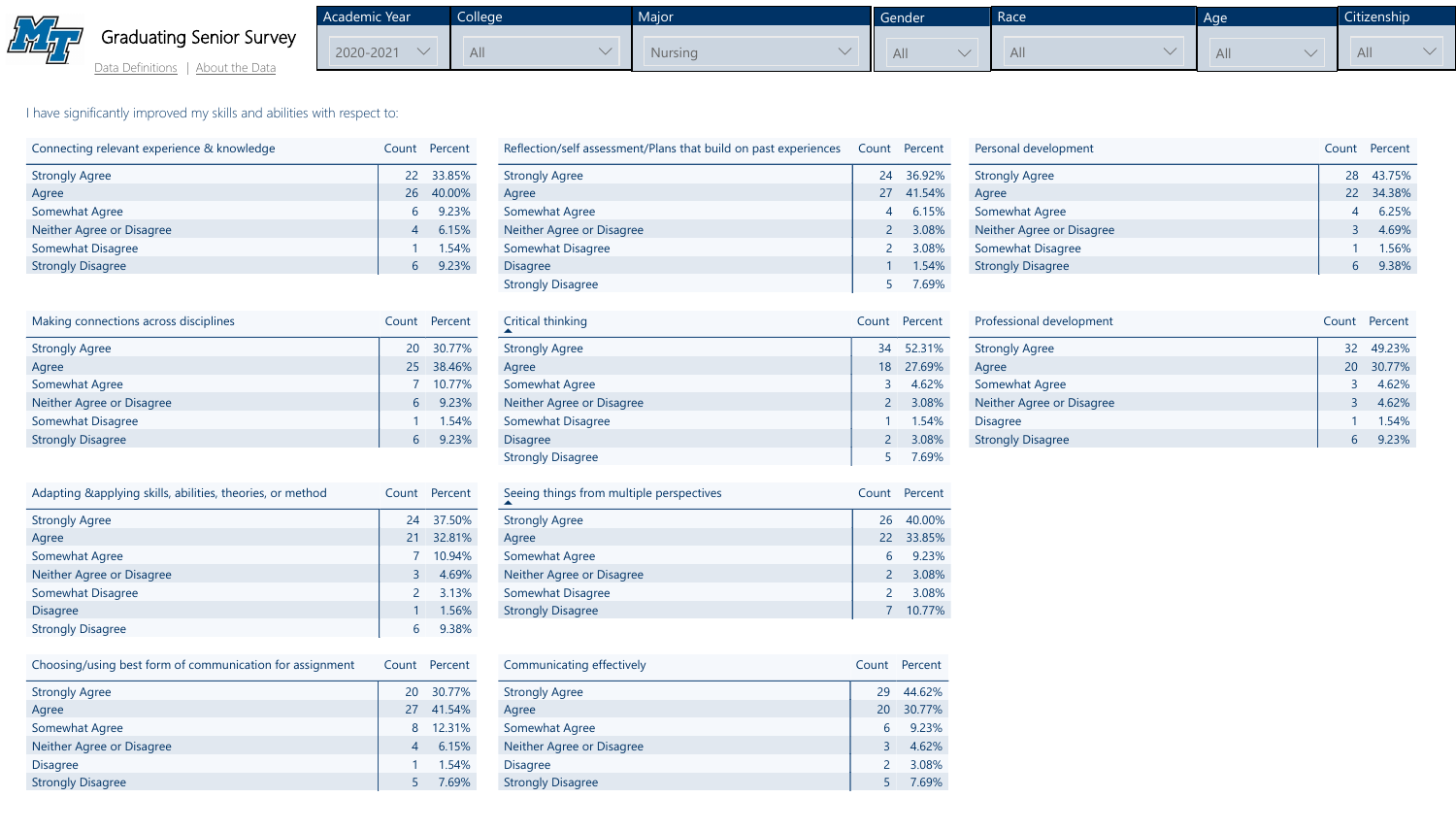

[Data Definitions](http://mtsu.edu/iepr/datadefinitions.php) | [About the Data](http://mtsu.edu/iepr/aboutdata.php)

As it relates to your major, rate the quality of each item:

| Content of courses in the major |   | Count Percent |  |
|---------------------------------|---|---------------|--|
| <b>EXCELLENT</b>                |   | 31 47.69%     |  |
| <b>GOOD</b>                     |   | 28 43.08%     |  |
| <b>FAIR</b>                     | 6 | 9.23%         |  |
|                                 |   |               |  |

| Opportunities for formal student evaluation of instruction |    | Count Percent | Availability of the professor who was your major advisor |  |
|------------------------------------------------------------|----|---------------|----------------------------------------------------------|--|
| <b>EXCELLENT</b>                                           | 31 | 47.69%        | <b>EXCELLENT</b>                                         |  |
| <b>GOOD</b>                                                |    | 23 35.38%     | GOOD                                                     |  |
| <b>FAIR</b>                                                |    | 10 15.38%     | <b>FAIR</b>                                              |  |
| <b>POOR</b>                                                |    | 1.54%         | NOT APPLICABLE                                           |  |



| Availability of courses in the major |              | Count Percent | $\overline{A}$ |
|--------------------------------------|--------------|---------------|----------------|
| <b>EXCELLENT</b>                     |              | 30 46.15%     | E              |
| <b>GOOD</b>                          |              | 25 38.46%     | G              |
| <b>FAIR</b>                          |              | 7 10.77%      | E              |
| <b>NOT APPLICABLE</b>                | $\mathbf{3}$ | 4.62%         | P              |
|                                      |              |               |                |

| Academic advising by the professor who was your major advisor | Count Percent | Availability of the non-faculty who was your major advisor | C |
|---------------------------------------------------------------|---------------|------------------------------------------------------------|---|
| <b>EXCELLENT</b>                                              | 20 30.77%     | <b>EXCELLENT</b>                                           |   |
| <b>GOOD</b>                                                   | 22 33.85%     | <b>GOOD</b>                                                |   |
| <b>FAIR</b>                                                   | 8 12.31%      | <b>FAIR</b>                                                |   |
| <b>POOR</b>                                                   | 3.08%         | <b>POOR</b>                                                |   |
| <b>NOT APPLICABLE</b>                                         | 13 20.00%     | <b>NOT APPLICABLE</b>                                      |   |

Academic Year  $2020 - 2021$   $\vee$ **College** All  $\vee$ **Major** Nursin



| Diversity of courses in the major | Count Percent | Academic advising by non-faculty who was your major advisor | Count Percent | Willingness to help by professor who was your major advisor | <b>C</b> |
|-----------------------------------|---------------|-------------------------------------------------------------|---------------|-------------------------------------------------------------|----------|
| <b>EXCELLENT</b>                  | 23 35.38%     | <b>EXCELLENT</b>                                            | 16 24.62%     | <b>EXCELLENT</b>                                            |          |
| GOOD                              | 25 38.46%     | GOOD                                                        | 26 40.00%     | GOOD                                                        |          |
| <b>FAIR</b>                       | 12 18.46%     | <b>FAIR</b>                                                 | 8 12.31%      | <b>FAIR</b>                                                 |          |
| <b>POOR</b>                       | 6.15%         | POOR                                                        | 10.77%        | NOT APPLICABLE                                              |          |
| NOT APPLICABLE                    | $1.54\%$      | NOT APPLICABLE                                              | 8 12.31%      |                                                             |          |



| Quality of instruction in the major | Count Percent | Availability of professors to help students outside of class | Count Percent       | Willingness to help by non-faculty who was your major advisor |  |
|-------------------------------------|---------------|--------------------------------------------------------------|---------------------|---------------------------------------------------------------|--|
| <b>EXCELLENT</b>                    | 22 33.85%     | EXCELLENT                                                    | 30 46.15% EXCELLENT |                                                               |  |
| <b>GOOD</b>                         | 27 41.54%     | GOOD                                                         | 27 41.54% GOOD      |                                                               |  |
| <b>FAIR</b>                         | 12 18.46%     | <b>FAIR</b>                                                  | $10.77\%$           | <b>FAIR</b>                                                   |  |
| <b>POOR</b>                         | 6.15%         | POOR                                                         | 1.54%               | POOR                                                          |  |
|                                     |               |                                                              |                     | <b>NOT APPLICABLE</b>                                         |  |



|                                | Gender | Race | Age | <b>Citi:</b>   |
|--------------------------------|--------|------|-----|----------------|
| ng<br>$\overline{\phantom{0}}$ | All    | All  | All | $\overline{A}$ |